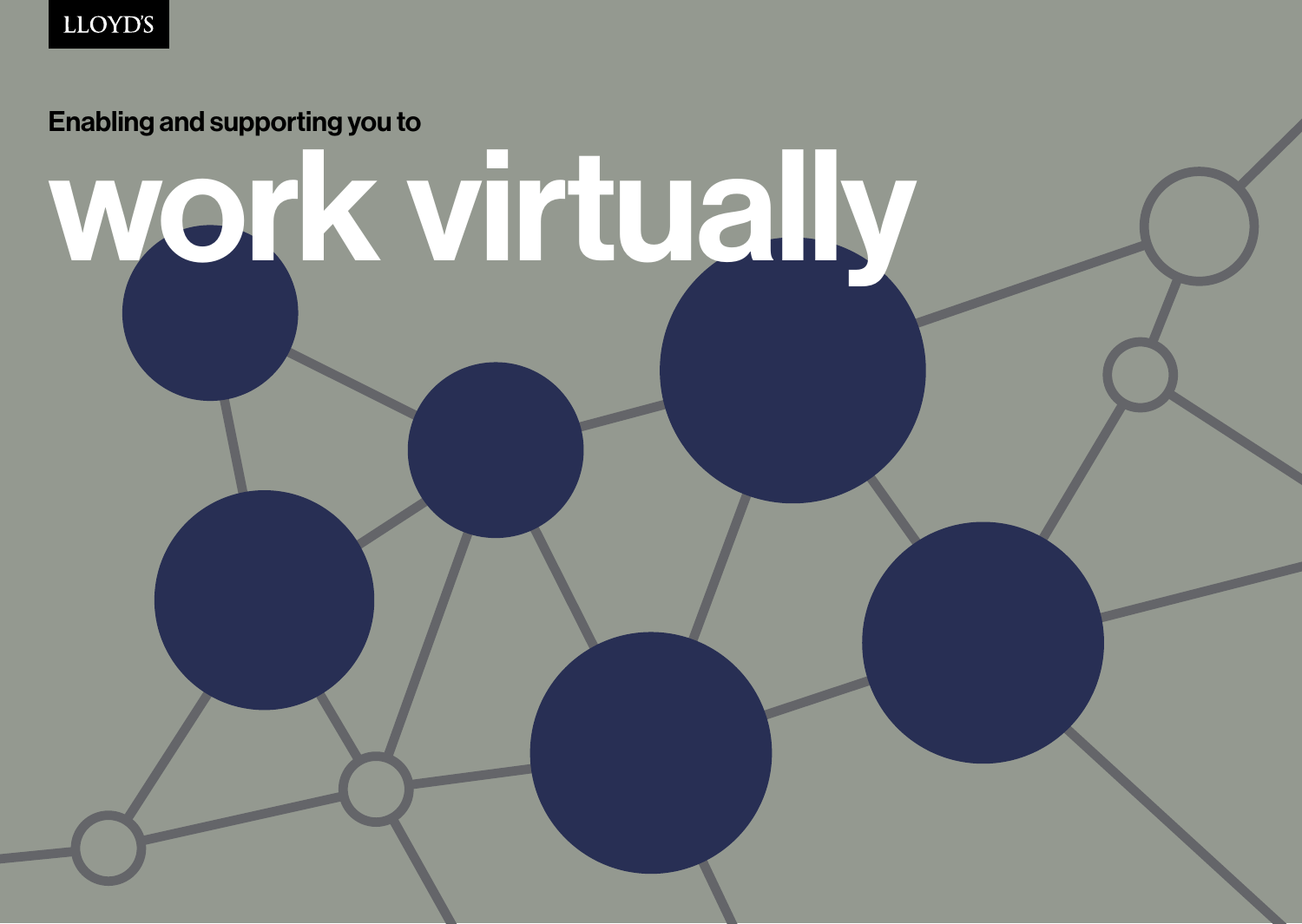### Stay connected



- Set up a workspace, free from distractions where possible.
- Make sure you take your laptop, your power leads and your headsets.
- Use your laptop to connect remotely via wi-fi. Only use Citrix if instructed to do so by your senior leader or Group Technology.
- Use the online tools available in the Lloyd's University including WebEx and Skype how-to guides.
- Stay in touch and connected through WebEx, Skype and over the phone (check it all works before you set up a meeting).
- Make your meetings effective: use video and audio; keep to an agenda; make sure everyone can contribute during the session.
- Keep meetings brief: break up any long meetings into parts where you can; be flexible and patient as your colleagues get used to working this way.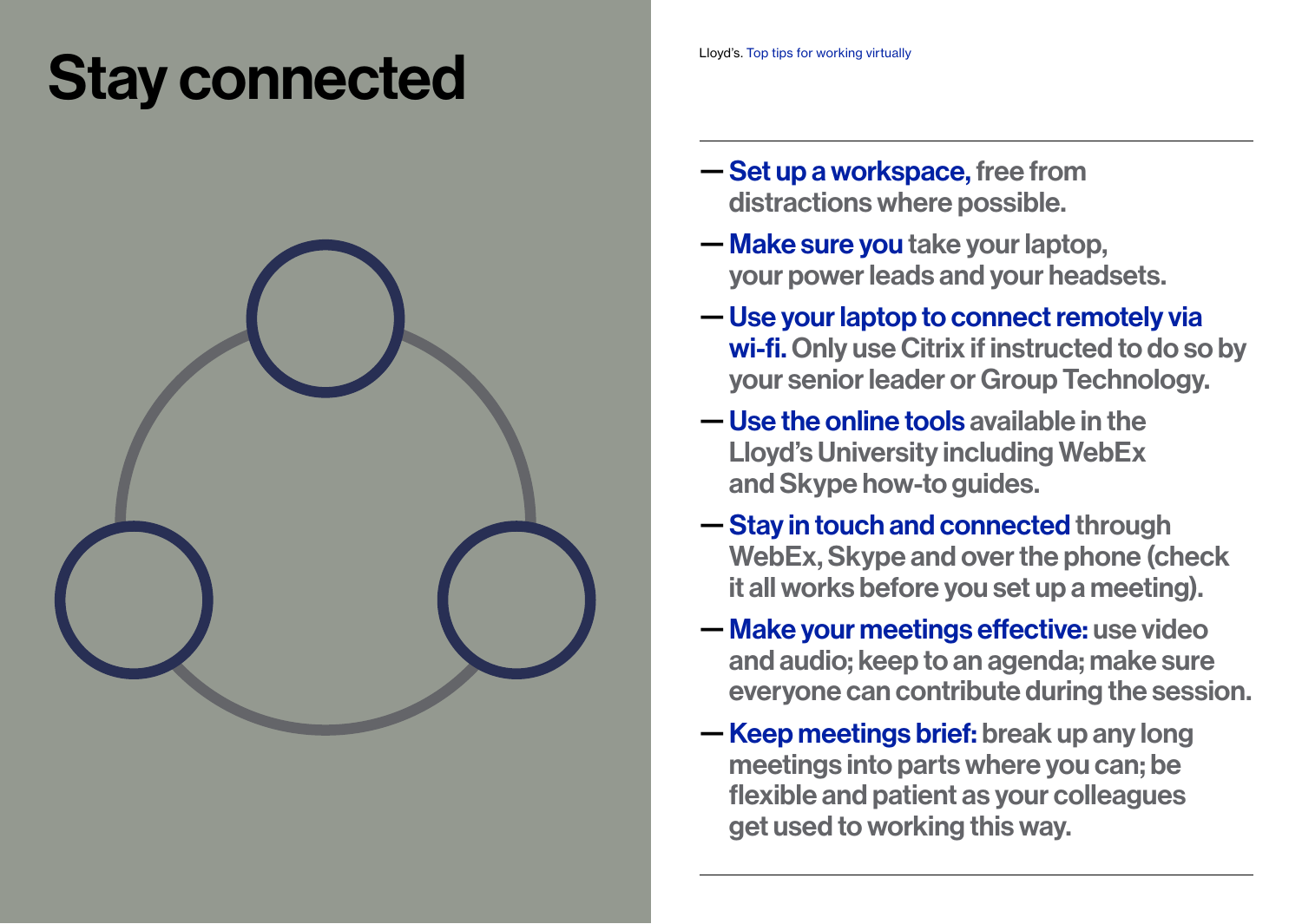## Stay healthy



- Keep structure in your day to stay productive including to-do lists, daily priorities and taking time to recognise what you achieve each day.
- Take regular breaks and stay active: include time for lunch and regular breaks away from your screen. Don't forget to stretch your legs when you need to, inside or outside.
- Stay socially connected: keep in contact with your team via a WhatsApp group.
- Maintain your work-life balance: ensure that you have set boundaries between work time and personal time. This includes keeping to your regular routine as much as possible and powering off at the end of your working day.
- [For more information, visit the Lloyd's](https://lloydsoflondon.sharepoint.com/sites/intranet/SitePages/Your-health,-mental-health-and-wellbeing-at-work.aspx)  [Wellbeing Hub on MyLloyd's](https://lloydsoflondon.sharepoint.com/sites/intranet/SitePages/Your-health,-mental-health-and-wellbeing-at-work.aspx) ⊕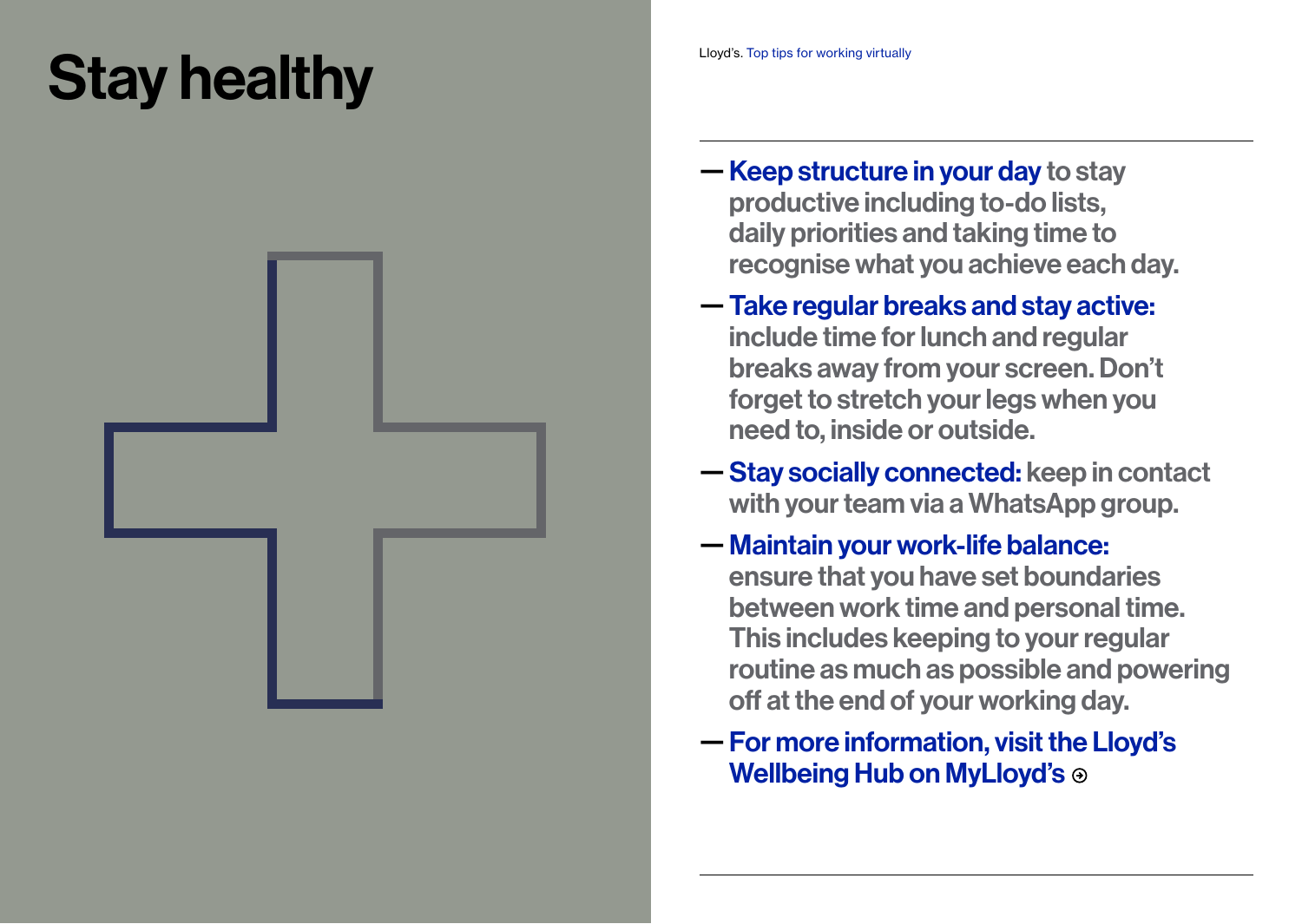# Enabling and supporting your team to work virtually